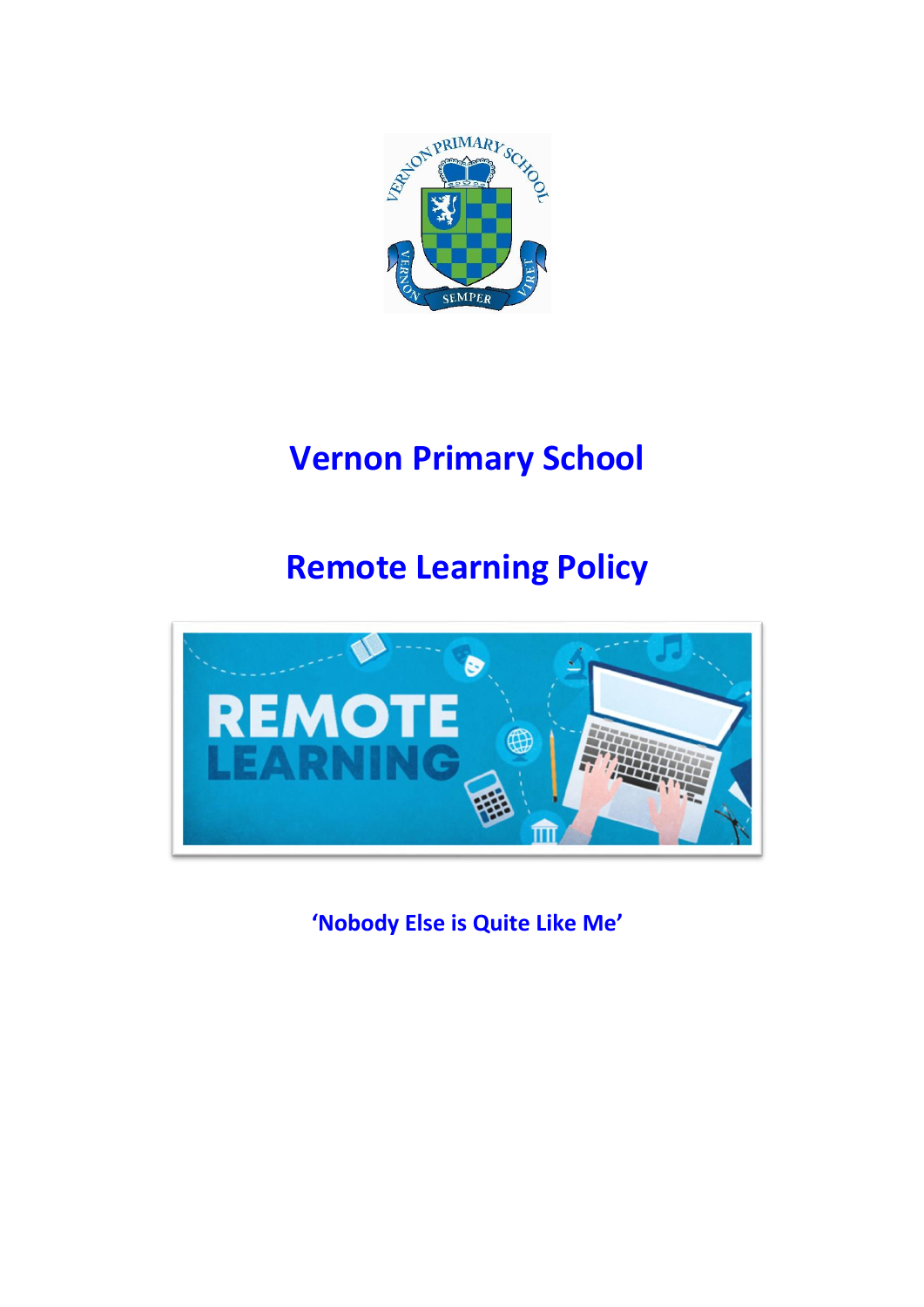# **Contents**

- 1. Aims
- 2. Roles and responsibilities
- 3. Who to contact
- 4. Data protection
- 5. Safeguarding
- 6. Monitoring arrangements
- 7. Links with other policies

# **1. Aims**

This remote learning policy for staff aims to:

- Ensure consistency in the approach to remote learning for pupils who are not in school
- Set out expectations for all members of the school community with regards to remote learning
- Provide appropriate guidelines for data protection

# **2. Roles and responsibilities**

# **2.1 Teachers**

When providing remote learning, teachers must be available between the hours of the school day which currently range from 8:45am to 3:10pm. If they are unable to work for any reason during this time, for example due to sickness or caring for a dependent, they should report this using the normal absence procedure. Where they are unable to set work for their class, their year group partner should take responsibility for this. Should both teachers within a year group become unwell and unable to work, SLT will ensure that the children's work continues to be set.

When providing remote learning, teachers are responsible for:

- Providing an English, Reading, Maths and Foundation subject activity each day via Google Classroom. In Key Stage One there should also be a phonics activity available. Reception work will be posted on Tapestry and will include daily challenges and age-appropriate activities.
- In the event of a National Lockdown and schools being closed for the majority of pupils (with vulnerable children and children of key workers remaining in school), teachers in Years 1 to 6 will deliver at least two live sessions daily on Google Classroom (one daily live session in Reception). Please also see *Appendix A: Remote Learning Provision* for detailed information to Parents regarding Remote Learning.
- Work should be set and available from 4pm the day before it is expected to be completed. If a bubble or class closes at short notice (ie during an evening), work is expected to be uploaded by 10am the following working day.
- At the end of any live session, the teacher must ensure that all children have left the meeting before they close it. There is the facility to force children out of a live session if they will not leave themselves.
- Recording a session on days when there are no live sessions. In the event of school closure to the majority of pupils, video recordings will be included daily, as well as the live sessions.
- Sessions should be delivered and recorded in a quiet area of the home or school with as clear a background as possible.
- Giving feedback for any work that is submitted by a child on Google Classroom, Tapestry or by email. This should be a brief comment addressed to the child. Feedback should be given at least weekly.
- Responding to emails from parents/carers within 48 hours of receiving them Monday to Friday. Emails should be replied to within working hours.
- Any safeguarding concerns should be recorded using CPOMs, as they would be within the school setting.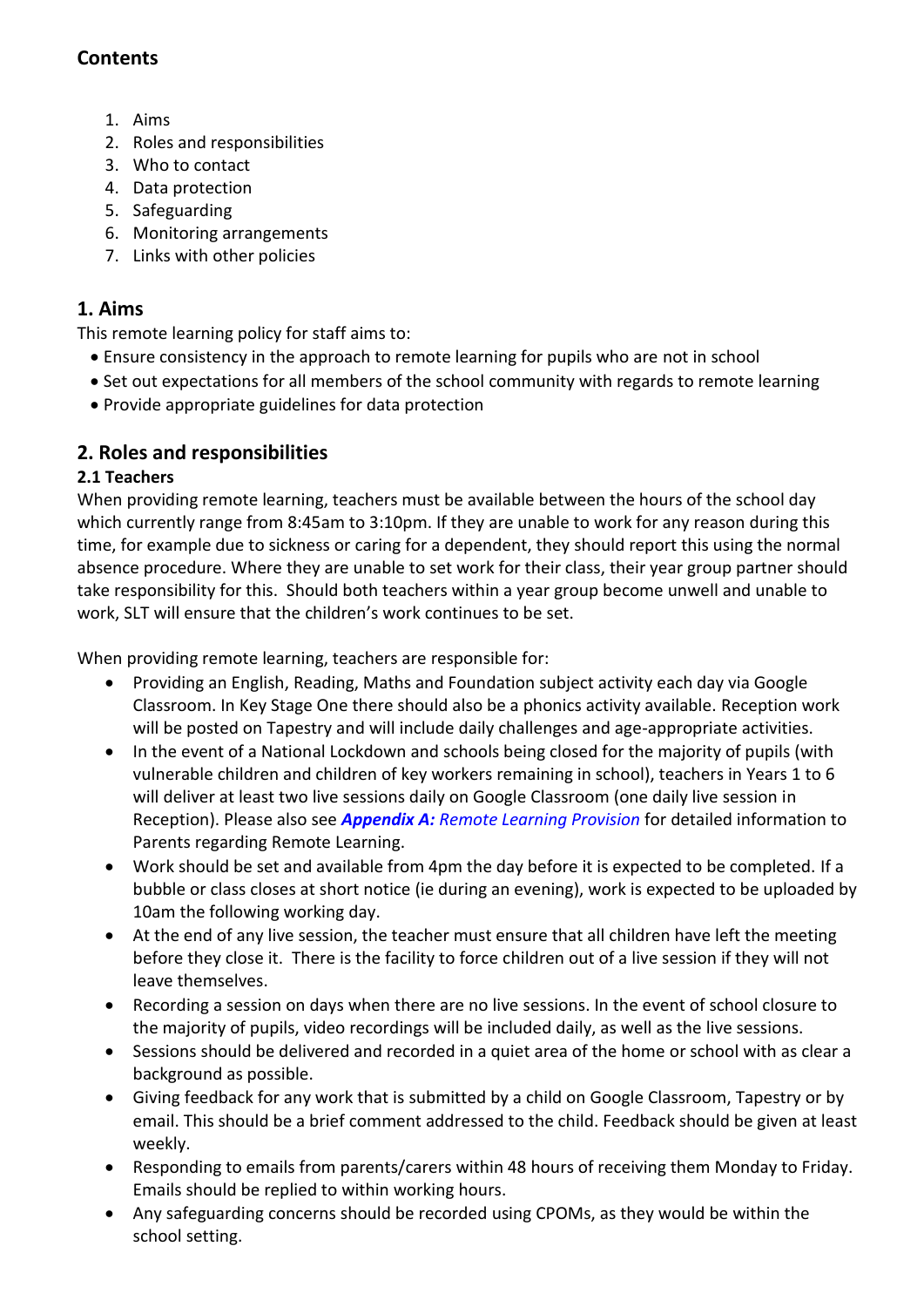Any points regarding pupil progress raised by parents/carers, should be discussed by the teacher and can involve a member of SLT if appropriate.

# **2.2 Teaching assistants**

When assisting with remote learning, teaching assistants must be available between their normal contracted working hours. These will vary according to their terms of employment.

If they are unable to work for any reason during this time, for example due to sickness or caring for a dependent, they should report this using the normal absence procedure.

When assisting with remote learning, teaching assistants are responsible for:

- Carrying out directed tasks from teachers that they would normally work with.
- Planning activities for any children that they work with on a 1:1 basis. This may include planning a practical activity or even a recorded session.
- Where recordings are undertaken, it should be in a quiet area of their home or school with as clear a background as possible.
- Undertaking further training to support their professional development in school.

# **2.3 Senior leaders**

Alongside any teaching responsibilities, senior leaders are responsible for:

- Monitoring the remote learning delivered by the teaching staff.
- Having an understanding of how the Google Classroom and Tapestry systems works and ensuring that staff are confident in their delivery of sessions and class work through this.
- Being available, during working hours, to support staff in their delivery of remote learning and dealing with any issues that may arise.
- In the event of a school closure due to lockdown, senior leaders will speak with their teams at least once a week to ensure that there are no issues and to check on staff welfare.

## **2.4 Designated safeguarding lead**

Please refer to the Safeguarding and Child Protection Policy with regard to the DSL's responsibilities and role. The responsibilities remain the same whether learning from school or remotely.

## **2.5 Pupils and Parents/Carers**

Staff can expect **pupils** learning remotely to (where family working situations allow):

- Attend live sessions.
- Complete at least two of the set activities each day.
- Submit their completed work through Google Classroom or Tapestry.
- Follow the Remote Learning Guidelines *(see Appendix B)*

Staff can expect **Parents/Carers** with children learning remotely to (where family working situations allow):

- Support their child with accessing their learning via Google Classroom or Tapestry.
- Support their child with learning tasks.
- Ensure their child behaves appropriately during a live session and leaves the session when they are instructed to do so.
- Follow the Remote Learning Guidelines *(see Appendix B)* and encourage their child to follow these guidelines.

Please note that whilst parent feedback related to pupil progress is accepted, communication with parents/carers outlines that critiquing of sessions, either live or recorded, will not be accepted by staff. If you would like to discuss the school's provision of remote learning, please contact the school to arrange a telephone call with a member of SLT.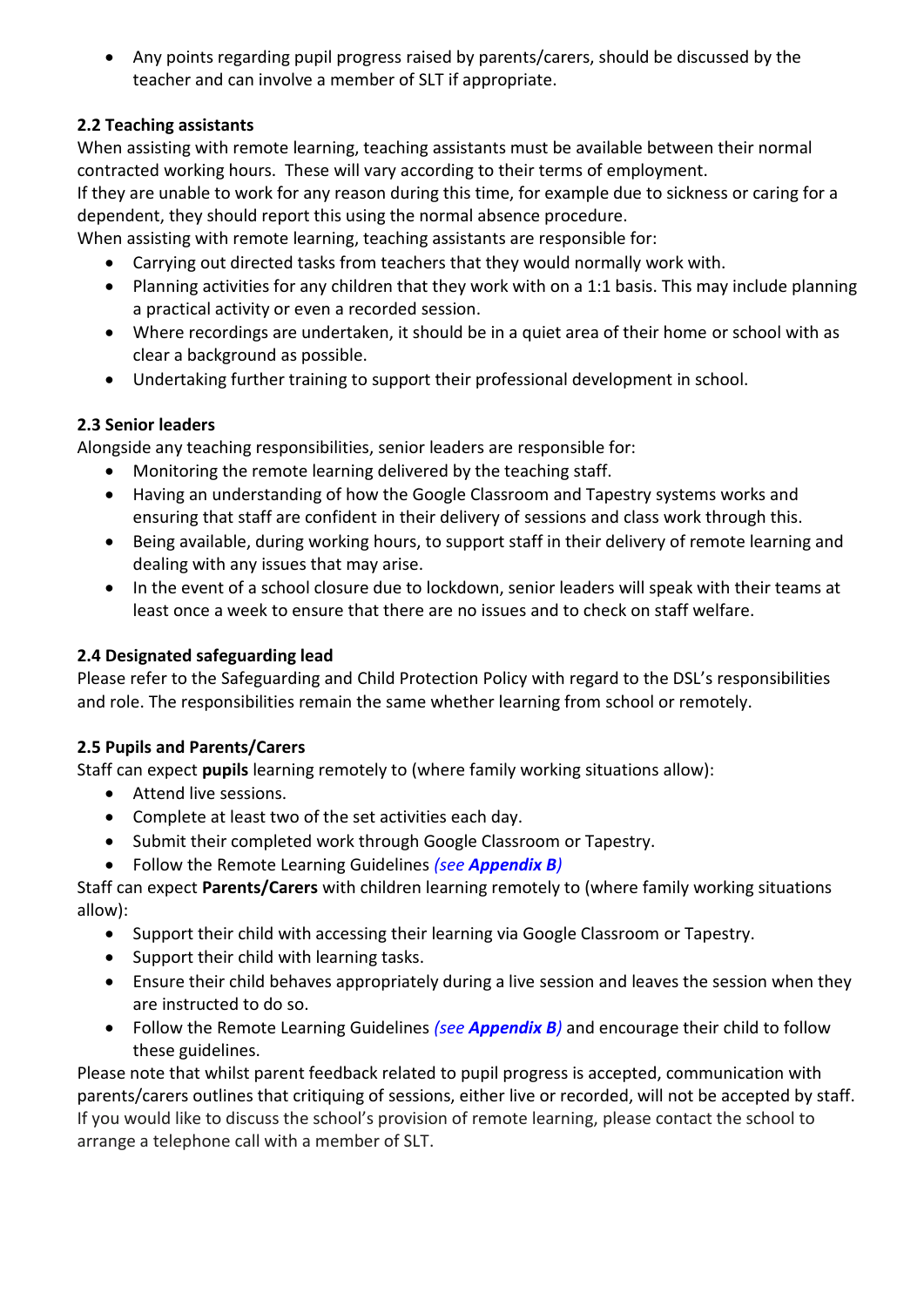#### **2.8 Governing board**

The governing board is responsible for:

 Monitoring the school's approach to providing remote learning to ensure education remains as high quality as possible via the Teaching and Learning committee.

# **3. Who to contact**

If staff have any questions or concerns about remote learning, they should contact the following individuals:

- Issues in setting work talk to the relevant subject lead or SENDCO
- Issues with behaviour talk to the relevant Key Stage Lead
- $\bullet$  Issues with IT contact Computeam
- Issues with their own workload or wellbeing talk to their line manager
- Concerns about data protection talk to the SLT
- Concerns about safeguarding talk to the DSL

## **4. Data protection**

#### **4.1 Accessing personal data**

When accessing personal data for remote learning purposes:

- All staff have access to CPOMS to record any parent contact or concerns about children; this is accessed via a secure password. Staff must ensure they log out after use and not allow access to the site to any third party.
- Any data held should be on an encrypted USB drive in line with GDPR.
- Pupil contact details are held within the school building.

#### **4.2 Processing personal data**

Staff members may need to collect and/or share personal data such as email addresses or phone numbers as part of the remote learning system. As long as this processing is necessary for the school's official functions, individuals will not need to give permission for this to happen. However, staff are reminded to collect and/or share as little personal data as possible online.

#### **4.3 Keeping devices secure**

Staff will be using their own devices at home for the purposes of home learning. No personal data is to be kept on personal devices. Data relating to school should be stored on an encrypted USB drive and kept in a safe place.

## **5. Safeguarding**

Please refer to the school's Safeguarding and Child Protection Policy.

## **6. Monitoring arrangements**

This policy will be reviewed termly or before if there is new Government legislation related to remote learning. At every review, it will be approved by the full governing body.

## **7. Links with other policies**

This policy is linked to our:

- $\blacktriangleright$  Behaviour policy
- Safeguarding and Child protection policy
- Data protection policy and privacy notices
- Home-school agreement
- $\blacktriangleright$  ICT and internet acceptable use policy
- > Online safety policy

**Policy Date:** March 2022 **Review Date:** March 2023 **Ratified by Governors:** March 2022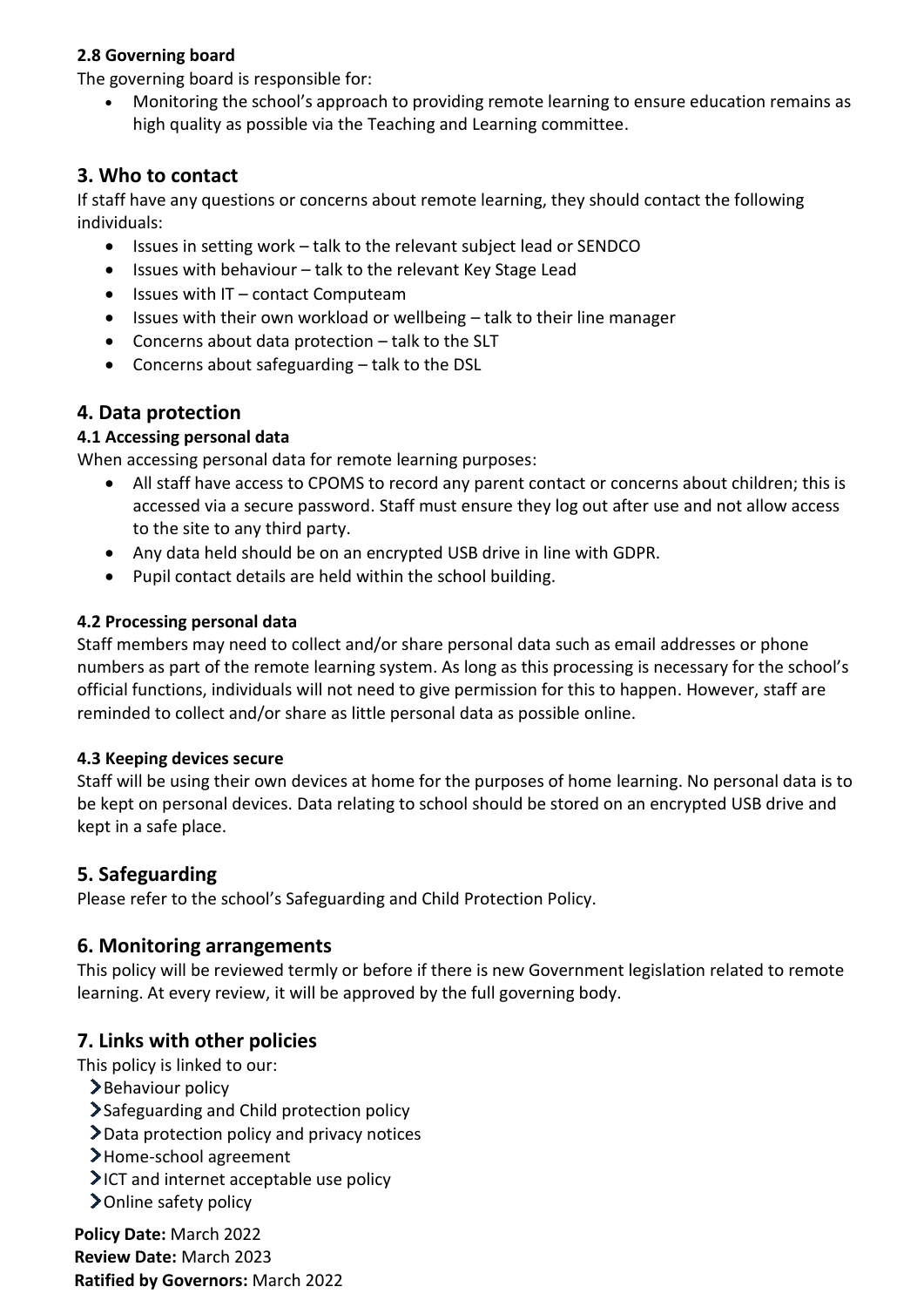# **Appendix A**

# **Remote Learning Provision – Information for Parents**

*(Communicated to Parents/Carers via school website)*

This information is intended to provide clarity and transparency to pupils and Parents/Carers about what to expect from remote education if local restrictions require entire cohorts (or bubbles) to remain at home. For details of what to expect where individual pupils are self-isolating, please see the final section of this document.

#### The Remote Curriculum: What is taught to pupils at home

A pupil's first few days of being educated remotely might look different from our standard approach, while we take all necessary actions to prepare for a longer period of remote teaching. What should my child expect from immediate remote education in the first day or two of pupils being sent home?

At Vernon, we have two established remote learning platforms: Tapestry for Reception and Google Classroom for Years 1 to 6. We also have a comprehensive school website which contains dedicated pages for each class and for each curriculum area. In the event of a partial or full school closure, teachers will post work onto Tapestry and Google Classroom platforms by 10am on the first day of remote learning. This will be in line with our remote learning policy and for Years 1 to 6 will include activities related to Guided reading, English, Maths and a Foundation Subject area. For the first few days of remote learning, videos may not be uploaded to enable the teachers to have time to plan and record sessions, as well as to prepare for live 'meets'. After the initial few days, videos and live sessions will begin to take place to enable face-to-face interaction with pupils.

Following the first few days of remote education, will my child be taught broadly the same curriculum as they would if they were in school?

At Vernon, we teach the same curriculum remotely as we do in school. This is our full bespoke curriculum and is in line with National Statutory Guidelines. Details of our curriculum can be found on our 'Curriculum Overview' page on the school website, as well as on each year group's website page. We have needed to make some adaptations in some subjects to enable Remote learning to take place. Examples of this may include: Varying text choices to reflect their availability online or as an e-book; swapping the sequence of teaching in the foundation subjects with the availability of resources at home, such as Art and DT; use of different and new technology to deliver lessons, such as loom, voice recordings for phonemes in phonics, PowerPoint presentations.

#### Remote teaching and study time each day

How long can I expect work set by the school to take my child each day? We expect that remote education (including remote teaching and independent work) will take pupils broadly the following number of hours each day at a minimum: 3 hours for children in Key Stage 1; 4

hours for children in Key Stage 2. There is no minimum number of hours requirement for children in Reception class and this will be determined by the stage of development and is variable daily.

#### Accessing remote education

How will my child access any online remote education you are providing?

'Tapestry' is available for all parents of children in Reception; Google Classroom is being used for all children in Years 1 to 6. Individual logins are all set up and are also available if you contact the school office in the event of any technical issues. Our school website is also updated regularly and school spider continues to be used as a means of communication.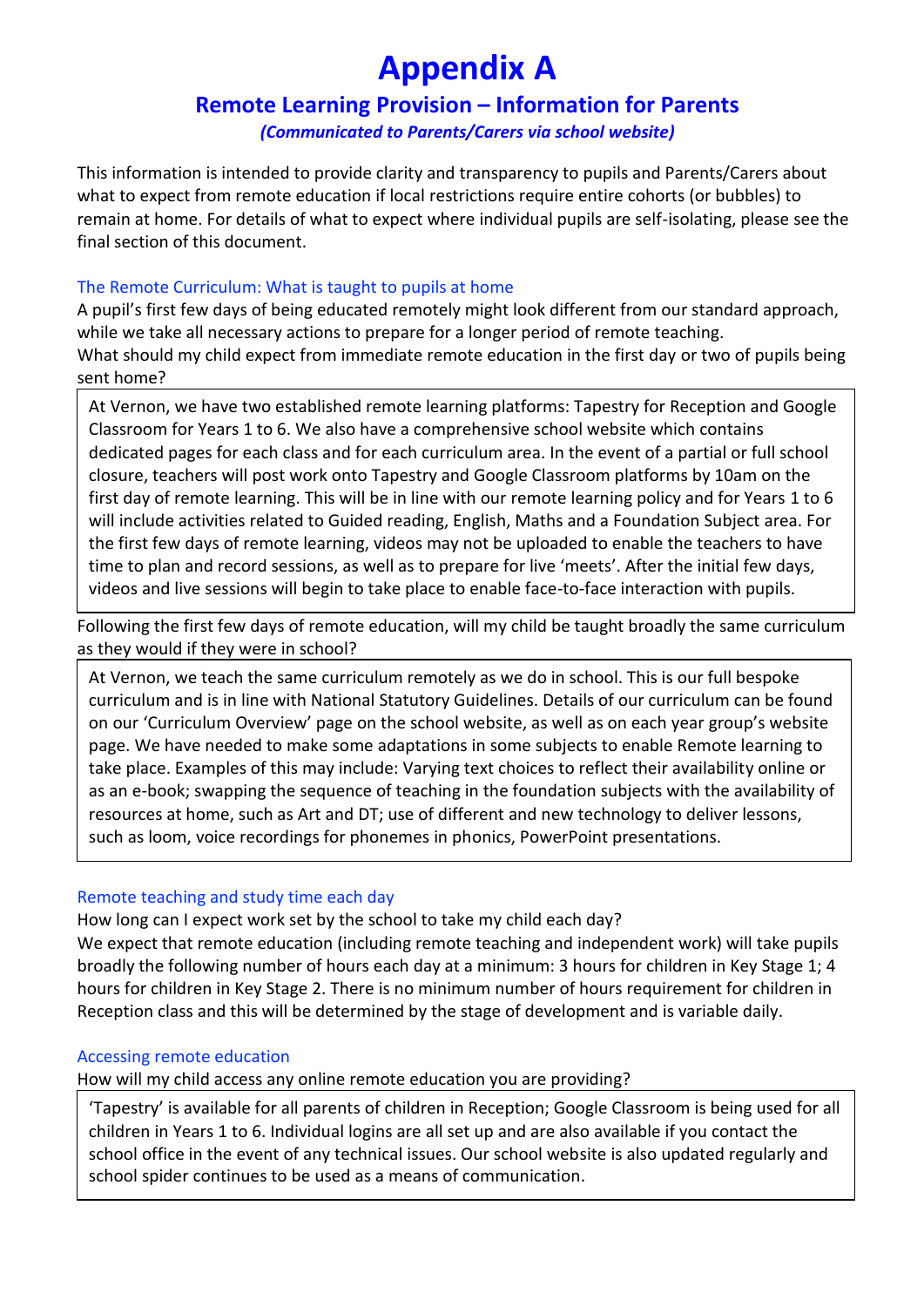If my child does not have digital or online access at home, how will you support them to access remote education?

We recognise that some pupils may not have suitable online access at home. We take the following approaches to support those pupils to access remote education:

In line with Government initiatives, we have access to additional technology if any families require this support. If this is the case, please contact the school office who will discuss your requirements and make arrangements for us to make technology available to you, such as a school laptop.

Schools are also able to help disadvantaged children get online using free mobile data increases or 4G wireless routers provided by the Department for Education. We can request this support for children and young people who meet all 3 of the following criteria: 1. Do not have fixed broadband at home 2. Cannot afford additional data for their devices 3. Are experiencing disruption to their face-to-face education. If this is the case, then please contact the school office who will discuss your requirements and request support for you.

If you require any printed materials due to difficulties at home accessing equipment, we are more than happy to print materials at school for you.

In terms of submitting work, Google Classroom has the facility to submit work online. Alternatively, you can keep your work at home and hand it in to the teacher once school reopens for all pupils.

#### How will my child be taught remotely?

We use a combination of the following approaches to teach pupils remotely:

At Vernon, we use a range of approaches to teach pupils remotely. These include:

- live teaching (online sessions) we use 'Google Meet' at least twice daily in every class from Years 1 to 6 to ensure face-to-face interaction between pupils and teachers. These live sessions include discussions about the day, instructions for activities, suggested timetables, sharing of work, wellbeing and pastoral focused talking points, lesson inputs and feedback.
- recorded teaching we upload recorded videos on tapestry and Google Classroom, both from the teachers at Vernon, as well as from external sources such as Oak Academy. These videos explain and teach the learning objectives to the children, often introducing a learning activity as part of a curriculum sequence. Recorded videos are also used to share texts and reading materials with the children, enabling them to access texts for Guided reading, shared reading and other subject areas.
- Activities, in the form of pdfs, word documents or other formats, including instructions are uploaded alongside videos and powerpoint presentations to ensure that children are clear about the learning taking place and what is expected of them.
- commercially available websites supporting the teaching of specific subjects or areas, including video clips or sequences - these are sometimes included alongside activities and learning sessions to support children's learning.
- long-term project work and/or research activities to further engage children in their termly topics or other initiatives, such as a whole-school story competition.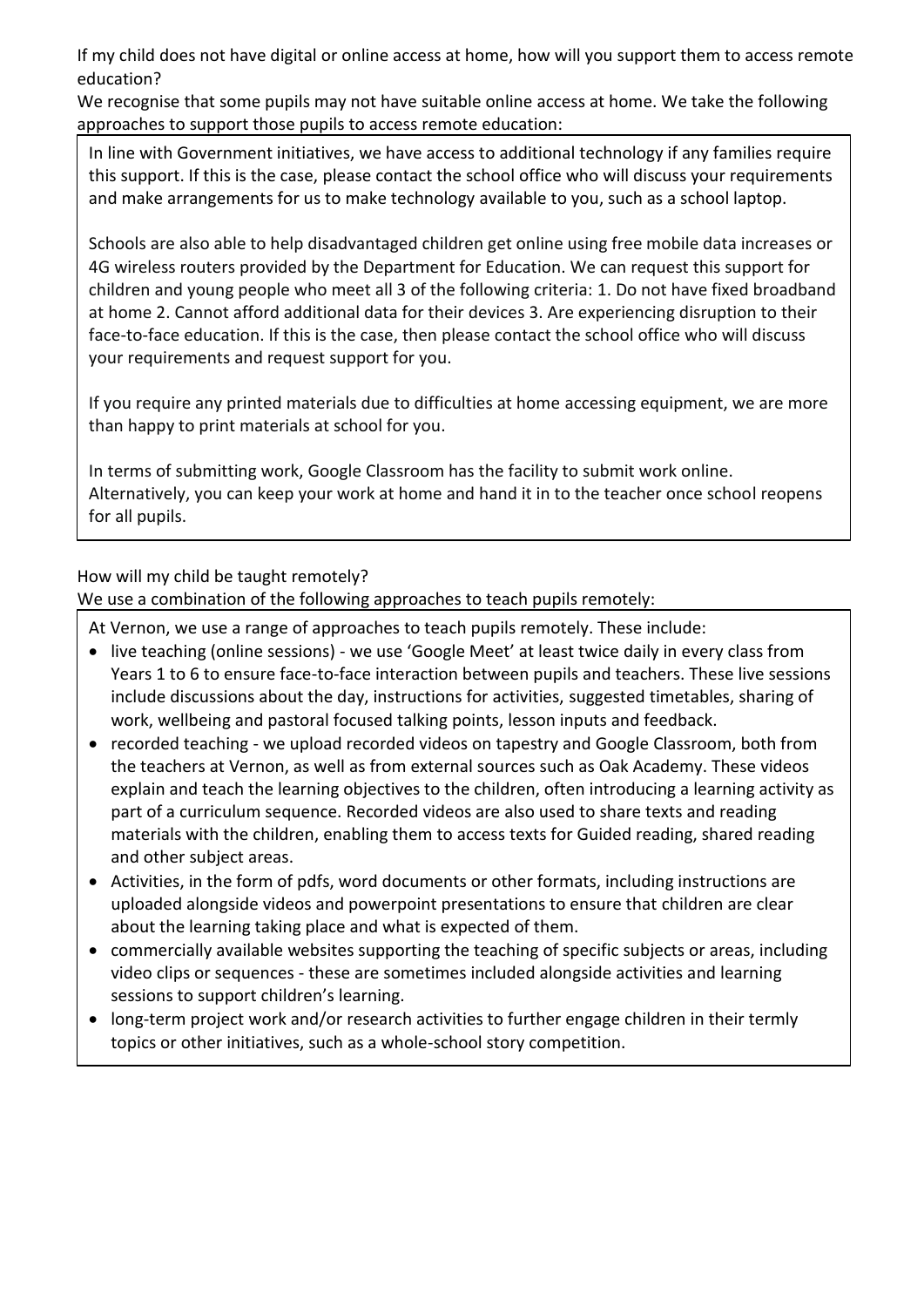#### Engagement and feedback

What are your expectations for my child's engagement and the support that we as parents and carers should provide at home?

We are mindful of everyone's differing home circumstances and how many people are juggling work, childcare and remote learning. Please do what you can when you can. We will always strive to support children so that they can access the curriculum at home, as we would ideally like every child to engage in as much of the remote learning as possible, depending on their individual circumstances. The amount of support we expect parents to provide for their child at home will depend entirely on the age and stage of development of your child and this will vary greatly. Our videos and learning activities are designed to enable pupils to carry out activities independently where possible, although adult support is always valuable in some areas.

How will you check whether my child is engaging with their work and how will I be informed if there are concerns?

Teachers closely monitor pupil engagement and will contact you if they notice that a child has not been engaged in their learning for a few days, up to a week. This contact, either by email or telephone call, is designed to give us the opportunity to support the learning at home in any way that we can. This could be by discussing your technology needs, offering further support with learning or suggesting additional structure and timetables. We always aim to work in partnership with parents and if we have a concern regarding pupil engagement, we will discuss this with you in the first instance, to enable us to support and encourage your child to participate in their learning.

#### How will you assess my child's work and progress?

Feedback can take many forms and may not always mean extensive written comments for individual children. For example, whole-class feedback or quizzes marked automatically via digital platforms are also valid and effective methods, amongst many others. Our approach to feeding back on pupil work is as follows:

We use Google classroom (or Tapestry for Reception) to feed back on work submitted. In Google Classroom, children are able to 'turn in' work that has been assigned by the teacher; this involves ticking a box. There is the option to attach documents or images of work completed. Teachers have the facility to view attachments that children upload to show the work that they have produced. Teachers add an individual brief comment into the private comment box for a piece of work and when necessary, can highlight areas to revisit and write a comment if misconceptions need to be addressed. Feedback to pupils will be given at least weekly. Teachers continue to assess children regularly, using their professional judgements to monitor whether a child is meeting their agerelated expectations. Teachers may also use email, live sessions or videos as a method of communication when feeding back to pupils on work they have completed either individually or as a whole class.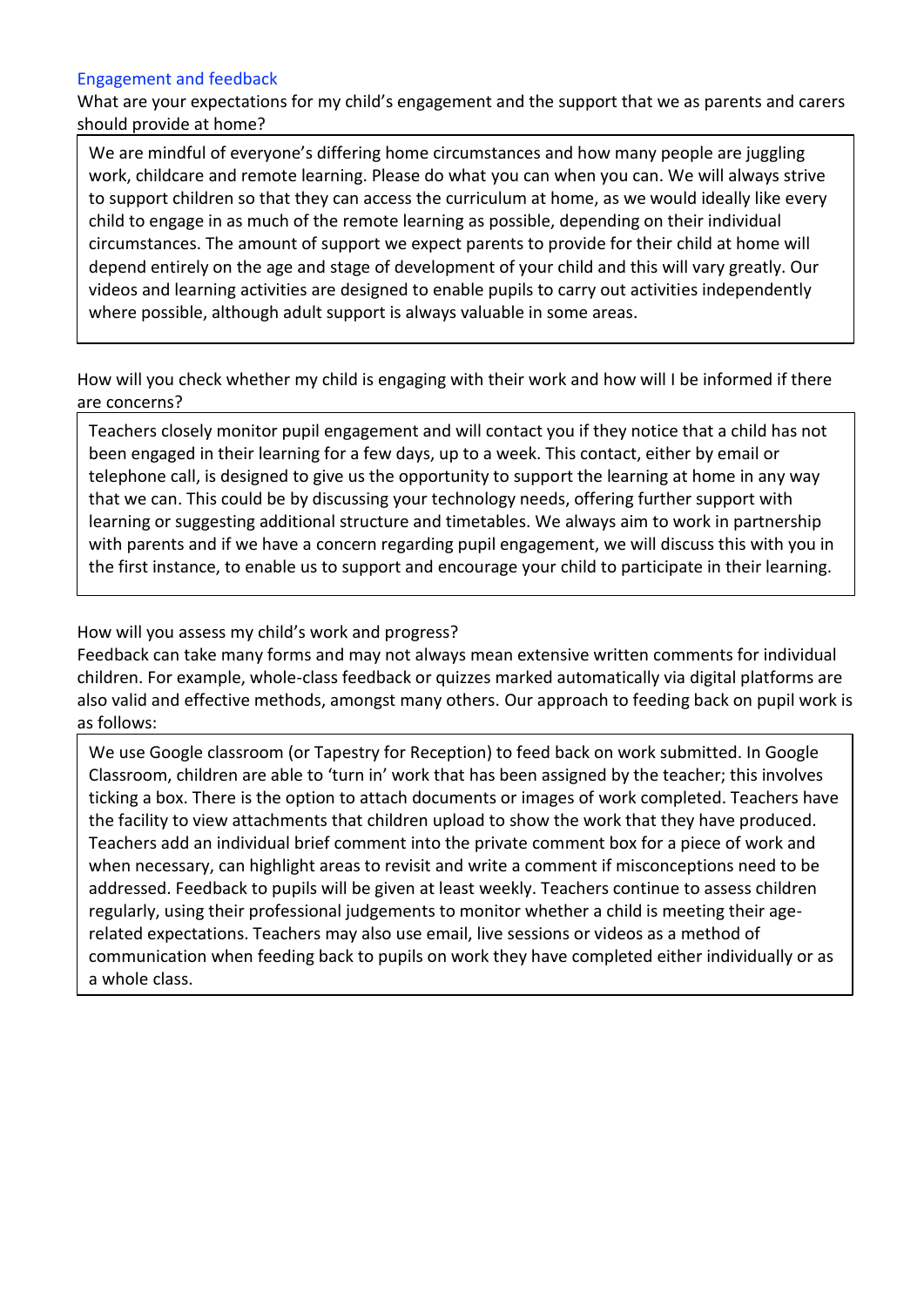#### Additional support for pupils with particular needs

How will you work with me to help my child who needs additional support from adults at home to access remote education?

We recognise that some pupils, for example some pupils with special educational needs and disabilities (SEND), may not be able to access remote education without support from adults at home. We acknowledge the difficulties this may place on families, and we will work with parents and carers to support those pupils in the following ways:

For those children with SEND needs who are accessing learning from home during lock down periods, support and guidance will be provided to families through communication with the class teacher and SENDco. Where required, additional resources can be provided from school to enable children to better access their learning in line with their needs. We work closely as a team to ensure that we can find creative ways to deliver remote education for all pupils, including children with SEND needs, such as individual videos and learning resources, as well as bespoke packages of support when necessary.

For our younger children in Reception, 'Tapestry' is used as an online platform to enable access to remote learning. We cover 3 phonemes a week for phonics and include tricky words, as well as uploading a pdf version of the reading/spelling keyrings. The Reception teachers set a daily challenge, which often involves videos as well as written instructions. The challenges are based on the current book or theme in school, matching activities to our EYFS curriculum, with adaptations for home learning. All areas of learning are covered through these activities on tapestry and additional support, feedback and resources are sent to parents through this learning platform.

#### Remote education for self-isolating pupils

Where individual pupils need to self-isolate but the majority of their peer group remains in school, how remote education is provided will likely differ from the approach for whole groups. This is due to the challenges of teaching pupils both at home and in school.

If my child is not in school because they are self-isolating, how will their remote education differ from the approaches described above?

During periods of full or partial closure, pupils who have been in school but are then needed to self-isolate will access the remote curriculum activities in line with their peers already learning from home, using Tapestry for reception or Google Classroom for Years 1 to 6.

When the school is open to all pupils and where individual pupils need to self-isolate, work will be provided for these pupils using Google Classroom and Tapestry. Communication will also take place using email or telephone call when necessary to ensure that parents and pupils are fully supported during this time. For Years 1 to 6, Guided Reading, English, Maths and a Foundation subject activity will be uploaded to google classroom for any pupils self-isolating. Tapestry will include a daily challenge and age-appropriate activities. Powerpoint presentations, loom videos to explain flipcharts and external websites/videos will be used over other methods such as live sessions or teacher videos, due to the majority of the peer group being taught full time in school. This ensures that all pupils, whether in school or at home, are taught a planned and wellsequenced curriculum with meaningful and ambitious work each day in a number of different subjects and that feedback is also provided.